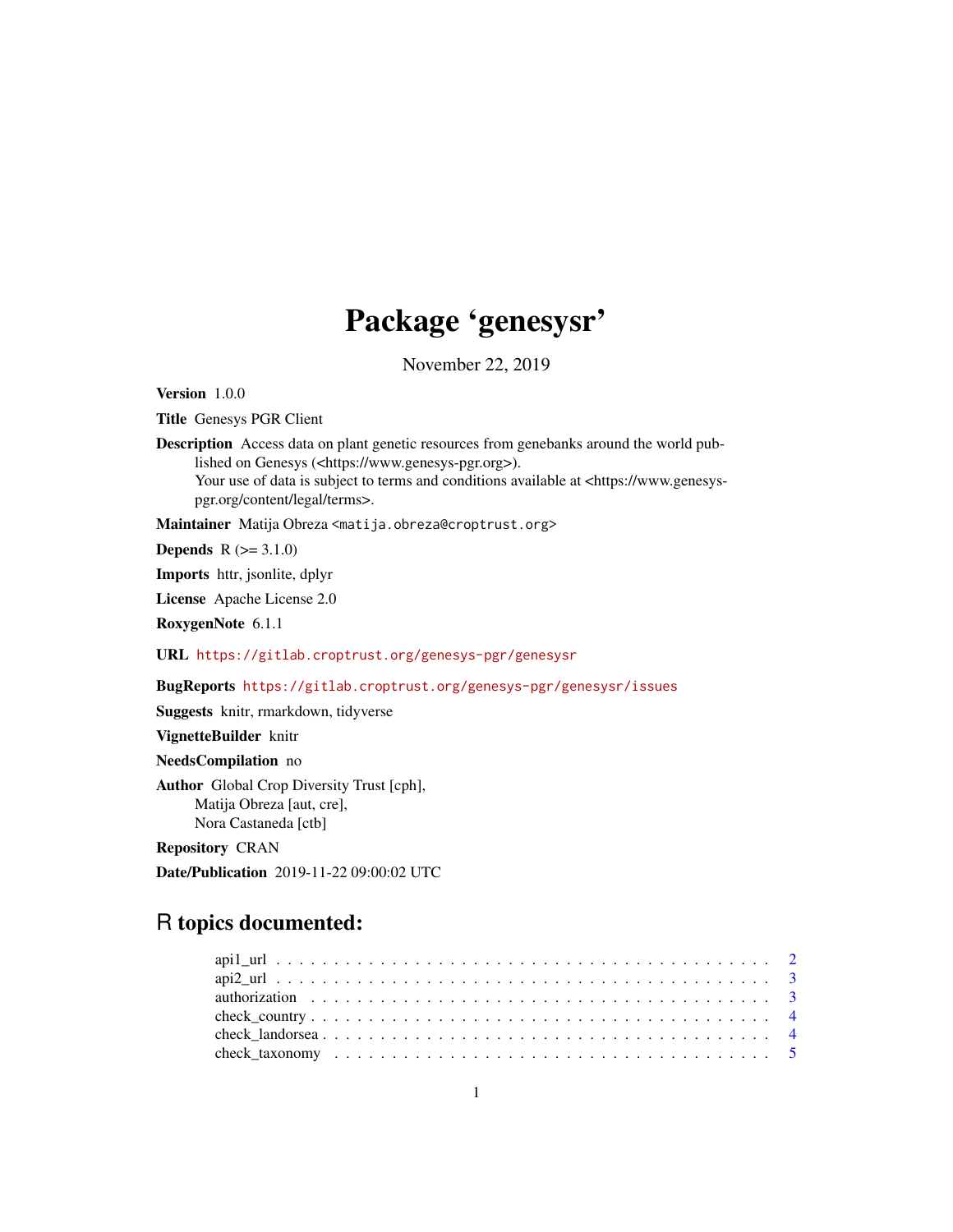#### <span id="page-1-0"></span>2 api1\_url

|  | -6  |
|--|-----|
|  | 6   |
|  | 7   |
|  | 7   |
|  | 8   |
|  | 9   |
|  | 9   |
|  | 9   |
|  | -10 |
|  |     |
|  |     |
|  |     |
|  |     |
|  |     |
|  |     |
|  |     |
|  |     |
|  |     |

#### **Index** 2008 **[14](#page-13-0)**

api1\_url *Get full Genesys API v1 URL for a specific path*

#### Description

Get full Genesys API v1 URL for a specific path

#### Usage

api1\_url(path)

#### Arguments

path relative path of the API v1 endpoint (e.g. /me)

#### Value

Absolute URL to an API call

#### Examples

api1\_url("/me")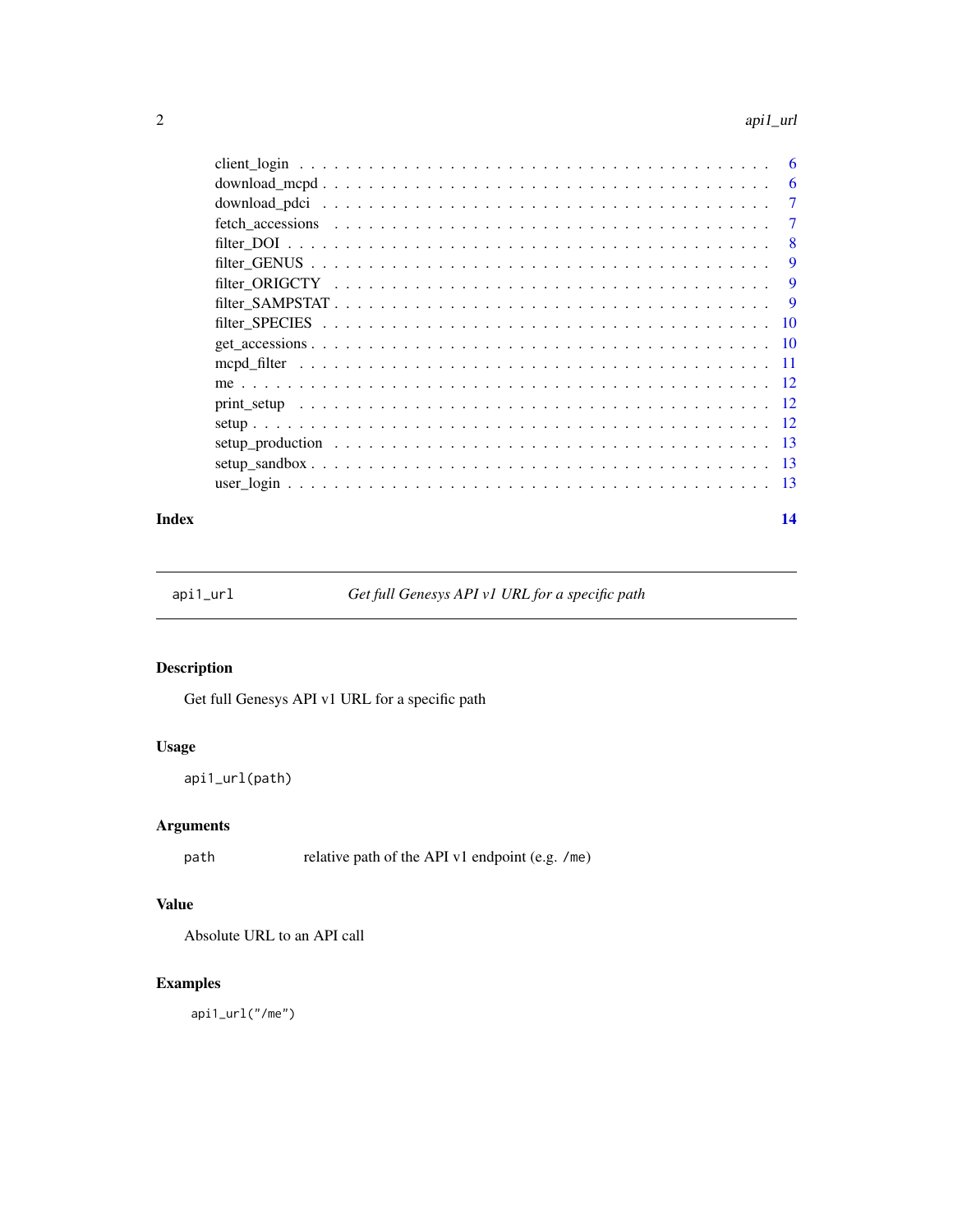<span id="page-2-0"></span>

Get full Genesys API v1 URL for a specific path

#### Usage

api2\_url(path)

#### Arguments

path relative path of the API v1 endpoint (e.g. /me)

#### Value

Absolute URL to an API call

#### Examples

api2\_url("/me")

authorization *Provide OAuth2 token to use for authorization with Genesys*

#### Description

Provide OAuth2 token to use for authorization with Genesys

#### Usage

```
authorization(authorization)
```
#### Arguments

authorization OAuth2 Authorization header obtained from somewhere else (e.g. an ENV variable)

#### See Also

[user\\_login](#page-12-1), [client\\_login](#page-5-1)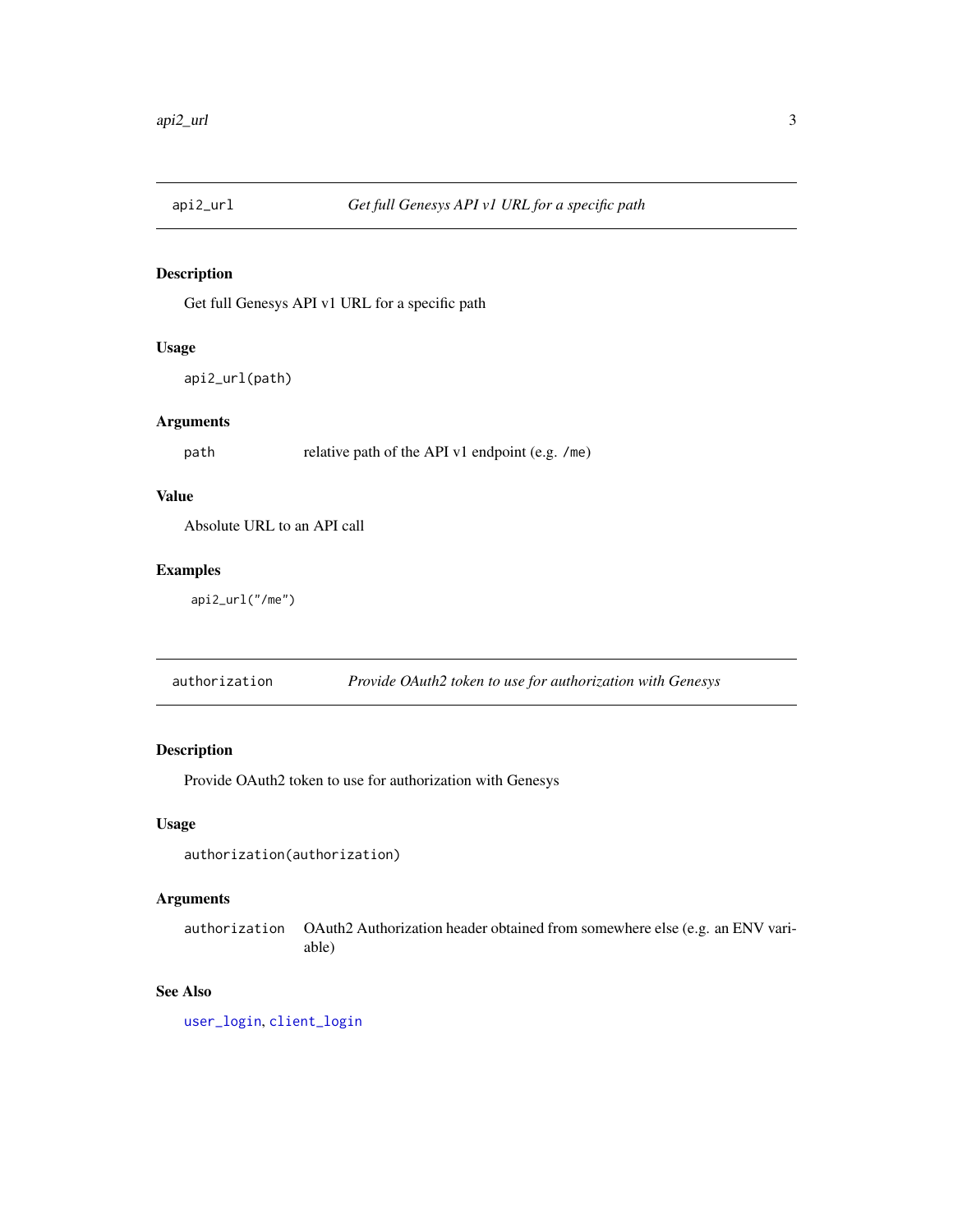<span id="page-3-0"></span>

Run Land-or-Sea check on MCPD data. Uploads only rows where ORIGCTY, DECLATITUDE and DECLONGITUDE are provided.

#### Usage

check\_country(mcpd)

#### Arguments

mcpd Accession passport data in MCPD format

#### Value

Results from valdator

#### Examples

```
## Not run:
 geoCheck <- genesysr::check_country(mcpd)
```
## End(Not run)

check\_landorsea *Run Land-or-Sea check on MCPD data using https://validator.genesys-pgr.org. Uploads only rows where DE-CLATITUDE and DECLONGITUDE are provided. In practice it is better to use 'check\_country' if ORIGCTY data exists.*

#### Description

Run Land-or-Sea check on MCPD data using https://validator.genesys-pgr.org. Uploads only rows where DECLATITUDE and DECLONGITUDE are provided. In practice it is better to use 'check\_country' if ORIGCTY data exists.

#### Usage

check\_landorsea(mcpd)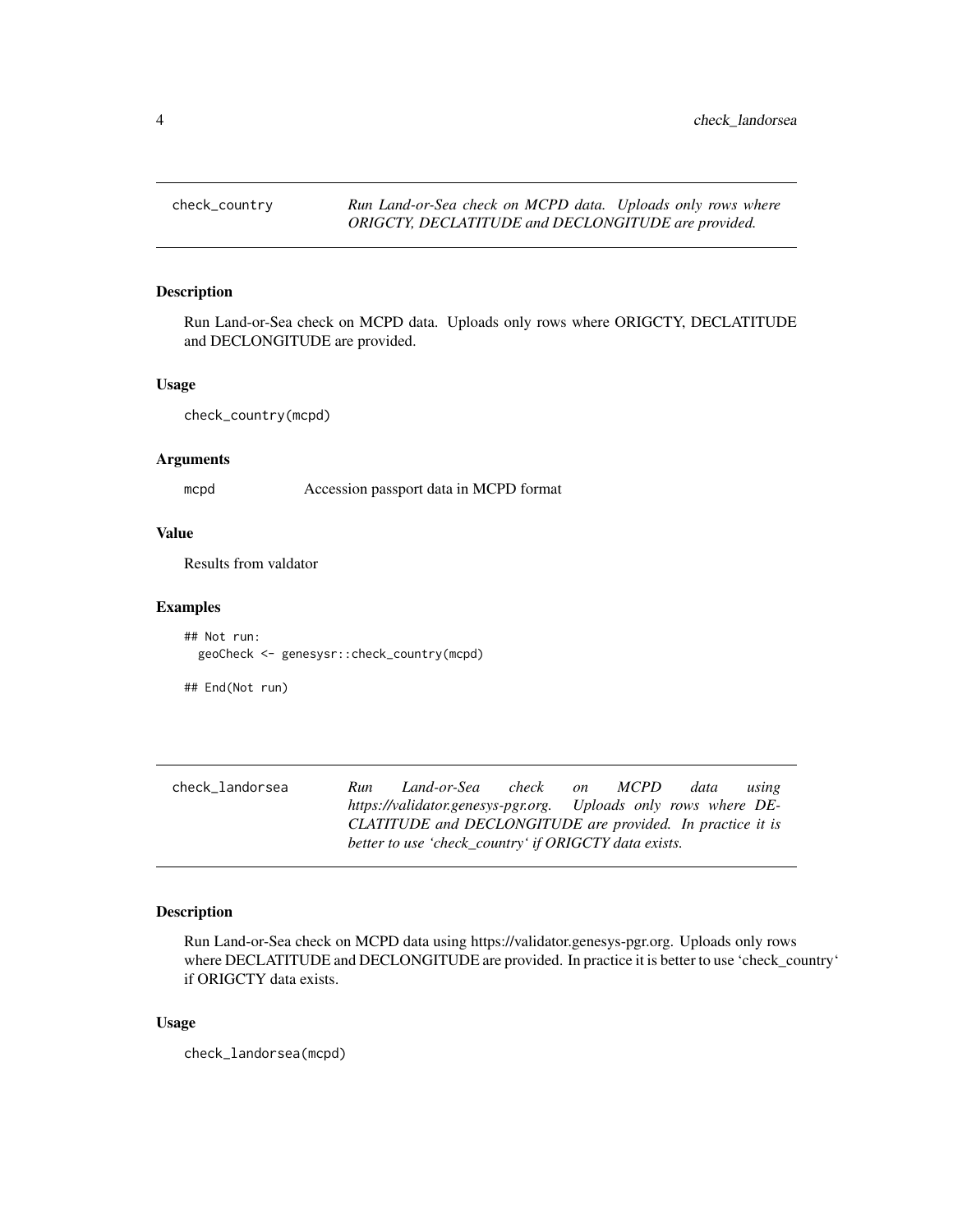#### <span id="page-4-0"></span>check\_taxonomy 5

#### Arguments

mcpd Accession passport data in MCPD format

#### Value

Results from valdator

#### Examples

```
## Not run:
 waterCheck <- genesysr::check_landorsea(mcpd)
```
## End(Not run)

| check_taxonomy | Check MCPD taxonomic data (GENUS, SPECIES, SPAUTHOR, SUB-  |
|----------------|------------------------------------------------------------|
|                | TAXA, SUBTAUTHOR) using https://validator.genesys-pgr.org. |

#### Description

Duplicate input rows are removed using dplyr::distinct() and results are returned for unique rows.

#### Usage

```
check_taxonomy(mcpd, toCurrentTaxa = FALSE)
```
#### Arguments

| mcpd          | Accession passport data in MCPD format |
|---------------|----------------------------------------|
| toCurrentTaxa | Should obsoleted names be reported?    |

#### Value

Results from valdator

#### Examples

```
## Not run:
 taxaCheck <- genesysr::check_taxonomy(mcpd)
```
## End(Not run)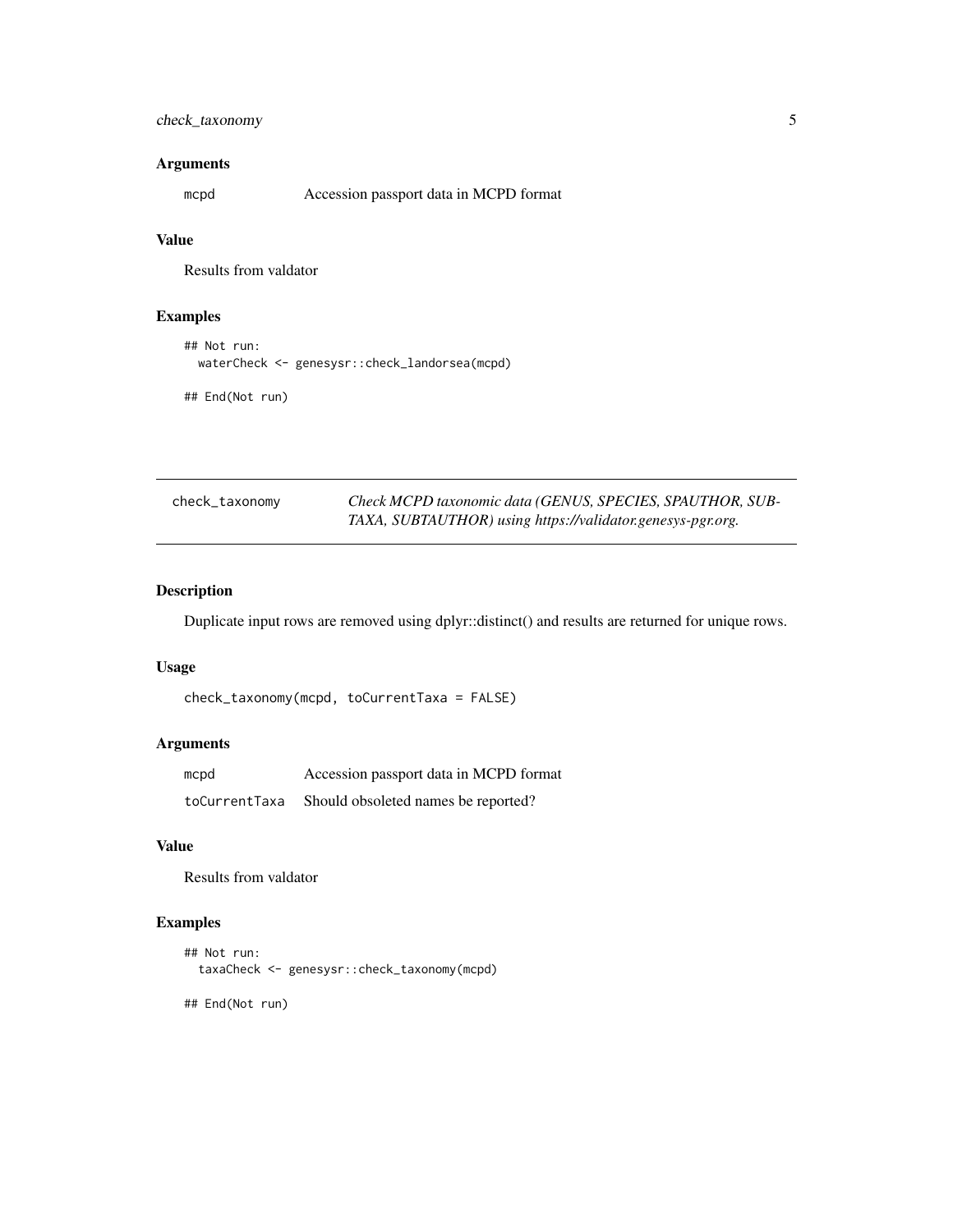<span id="page-5-1"></span><span id="page-5-0"></span>

The client must be enabled for Client Credential grant on Genesys.

#### Usage

```
client_login()
```
#### See Also

[setup](#page-11-1)

| download_mcpd | Download all passport data for one genebank in Excel format and |
|---------------|-----------------------------------------------------------------|
|               | save it to disk                                                 |

#### Description

Download all passport data for one genebank in Excel format and save it to disk

#### Usage

```
download_mcpd(instituteCode, file = NULL)
```
#### Arguments

|      | instituteCode FAO WIEWS institute code                                                        |
|------|-----------------------------------------------------------------------------------------------|
| file | Target file name. Defaults to Genesys-provided file name in the current working<br>directory. |

#### Value

HTTP response data

#### Examples

```
## Not run:
  # Download MCPD passport data for NGA039
  excelData <- download_mcpd("NGA039")
```
## End(Not run)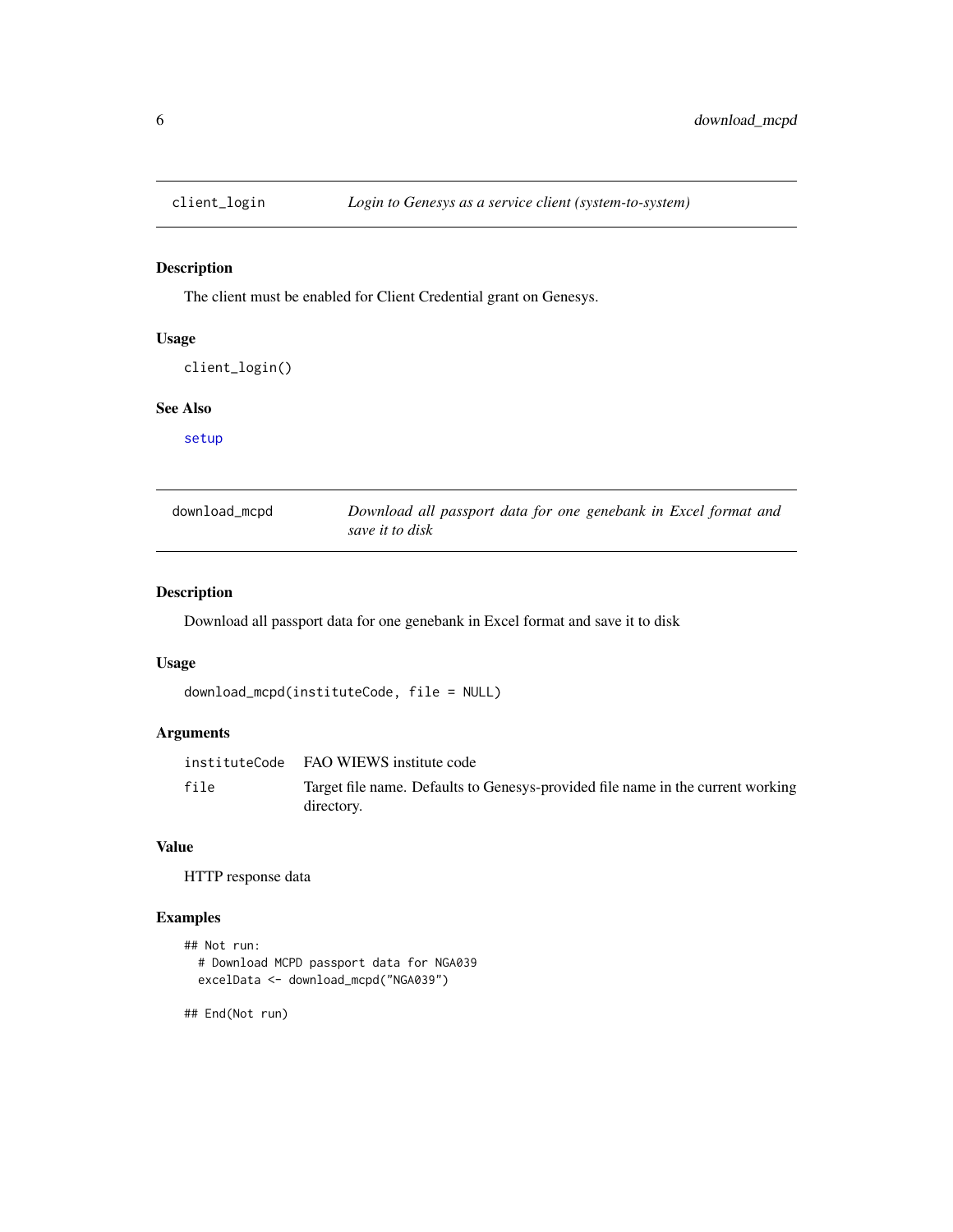<span id="page-6-0"></span>

Download PDCI data for one genebank in Excel format and save it to disk.

#### Usage

```
download_pdci(instituteCode, file = NULL)
```
#### Arguments

|      | instituteCode FAO WIEWS institute code                                                        |
|------|-----------------------------------------------------------------------------------------------|
| file | Target file name. Defaults to Genesys-provided file name in the current working<br>directory. |

#### Value

HTTP response data

#### Examples

```
## Not run:
 # Download PDCI data for NGA039
 excelData <- download_pdci("NGA039")
```
## End(Not run)

fetch\_accessions *Fetch accession passport data*

#### Description

Fetch accession passport data

#### Usage

```
fetch_accessions(filters = list(), page = NULL, size = 1000,
  selector = NULL, at.least = NULL)
```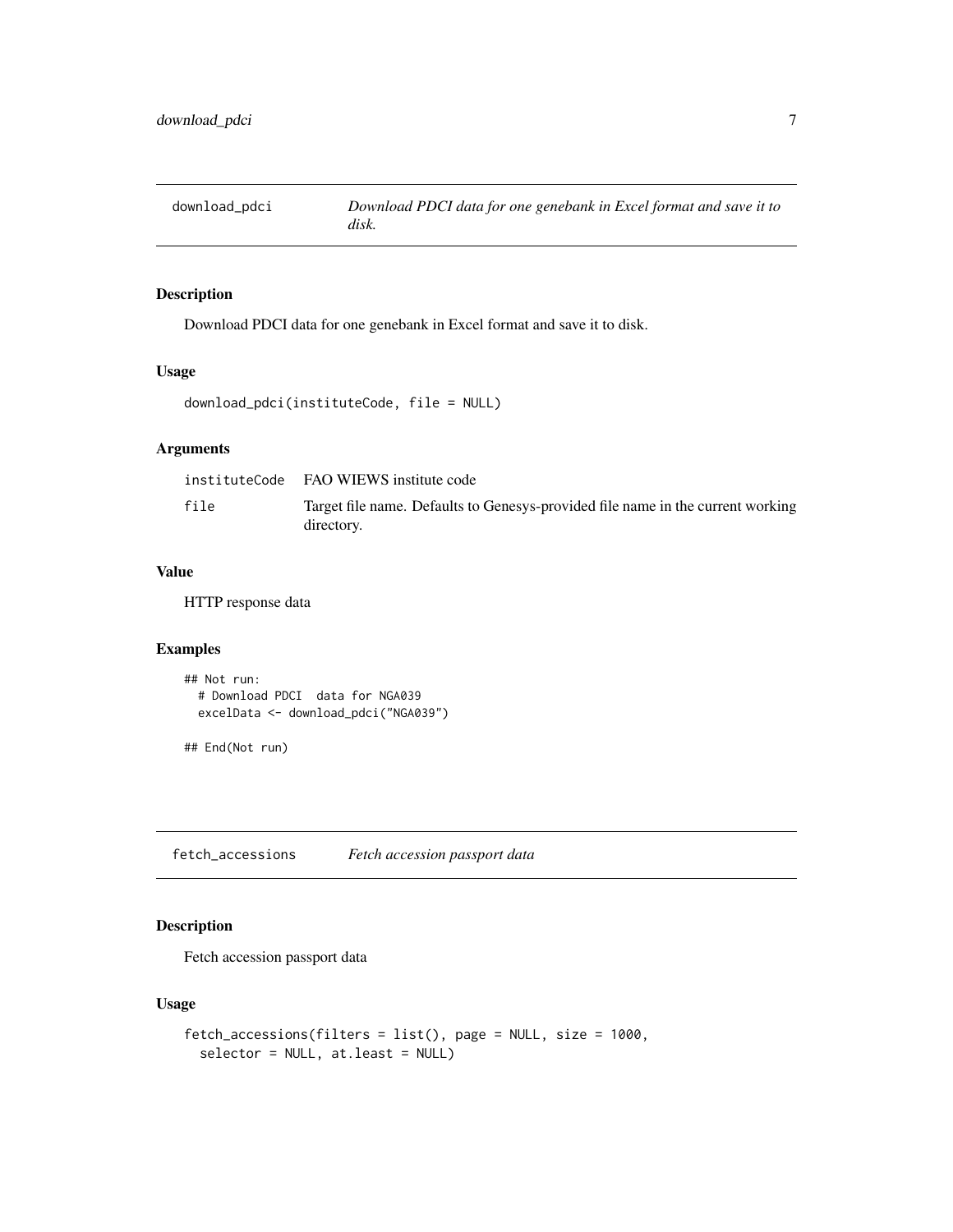#### <span id="page-7-0"></span>Arguments

| filters  | an R structure with Genesys filters                           |
|----------|---------------------------------------------------------------|
| page     | the page index (0-based)                                      |
| size     | number of records to load per page (page size)                |
| selector | NULL or a function to "select" variables of interest          |
| at.least | stop fetching when at least records are received from Genesys |

#### Value

Paged data structure

#### Examples

```
## Not run:
 # Retrieve all accession data by country of origin
 accessions <- fetch_accessions(mcpd_filter(ORIGCTY = c("DEU", "SVN")))
 # Fetch Musa
 musa <- genesysr::fetch_accessions(list(taxonomy.genus = c('Musa')))
 # Apply selector function
 accessions <- fetch_accessions(mcpd_filter(ORIGCTY = c("DEU", "SVN")), selector = function(x) {
   list(id = x$id, acceNumb = x$acceNumb, instCode = x$institute$code)
 })
## End(Not run)
```
filter\_DOI *Add filter on accession DOI*

#### Description

Add filter on accession DOI

#### Usage

filter\_DOI(filter = list(), DOI)

#### Arguments

| filter | Existing filters (or blank list if not provided) |
|--------|--------------------------------------------------|
| DOI    | Accession DOI                                    |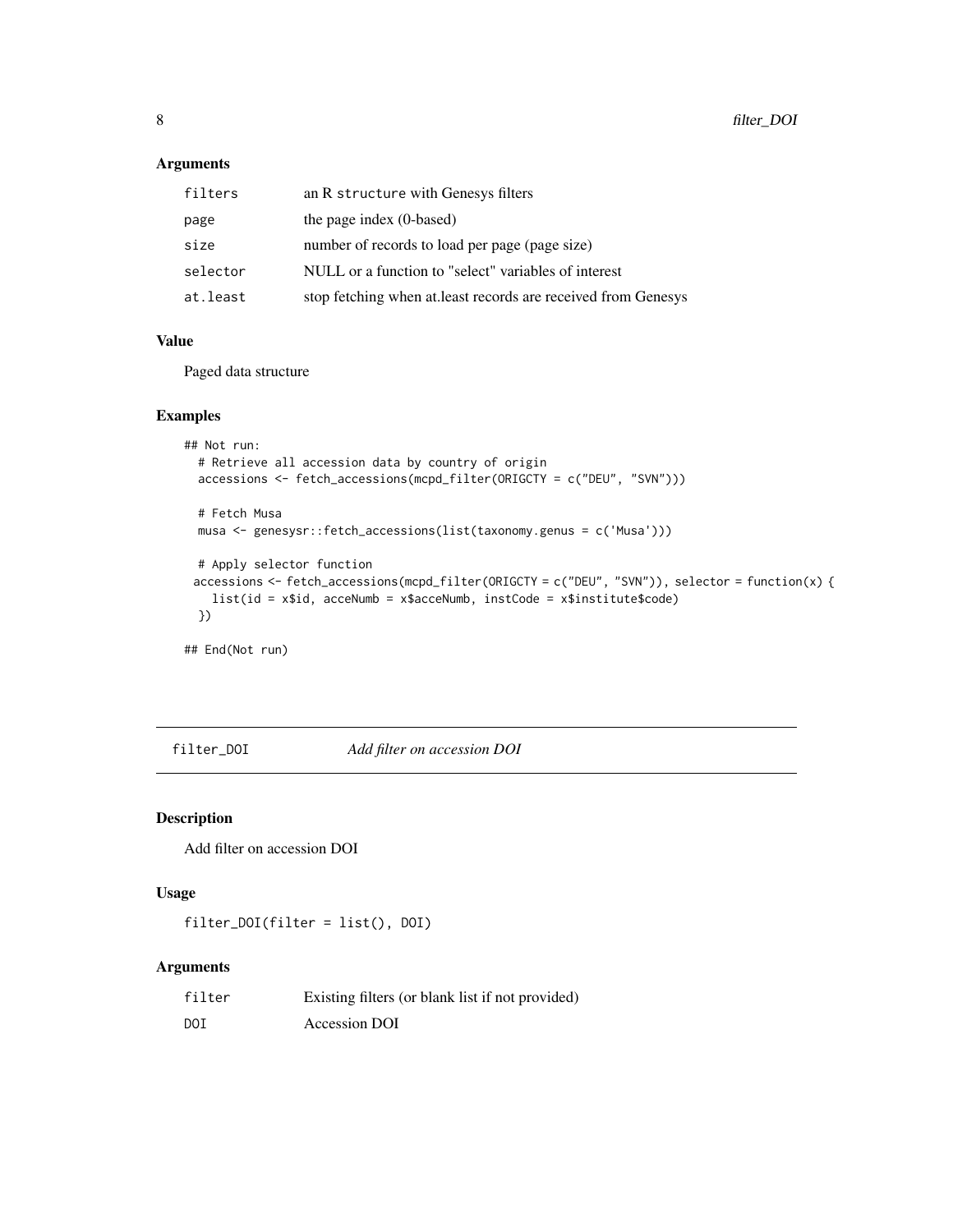<span id="page-8-0"></span>filter\_GENUS *Add filter by genus*

#### Description

Add filter by genus

#### Usage

filter\_GENUS(filter = list(), GENUS)

#### Arguments

| filter       | Existing filters (or blank list if not provided) |
|--------------|--------------------------------------------------|
| <b>GENUS</b> | List of genera                                   |

#### Description

Add filter on Country of origin of material

#### Usage

```
filter_ORIGCTY(filter = list(), ORIGCTY)
```
#### Arguments

| filter  | Existing filters (or blank list if not provided) |
|---------|--------------------------------------------------|
| ORIGCTY | Country of origin                                |

filter\_SAMPSTAT *Add filter on Biological status of sample*

#### Description

Add filter on Biological status of sample

#### Usage

filter\_SAMPSTAT(filter = list(), SAMPSTAT)

#### Arguments

| filter   | Existing filters (or blank list if not provided) |
|----------|--------------------------------------------------|
| SAMPSTAT | Biological status of sample                      |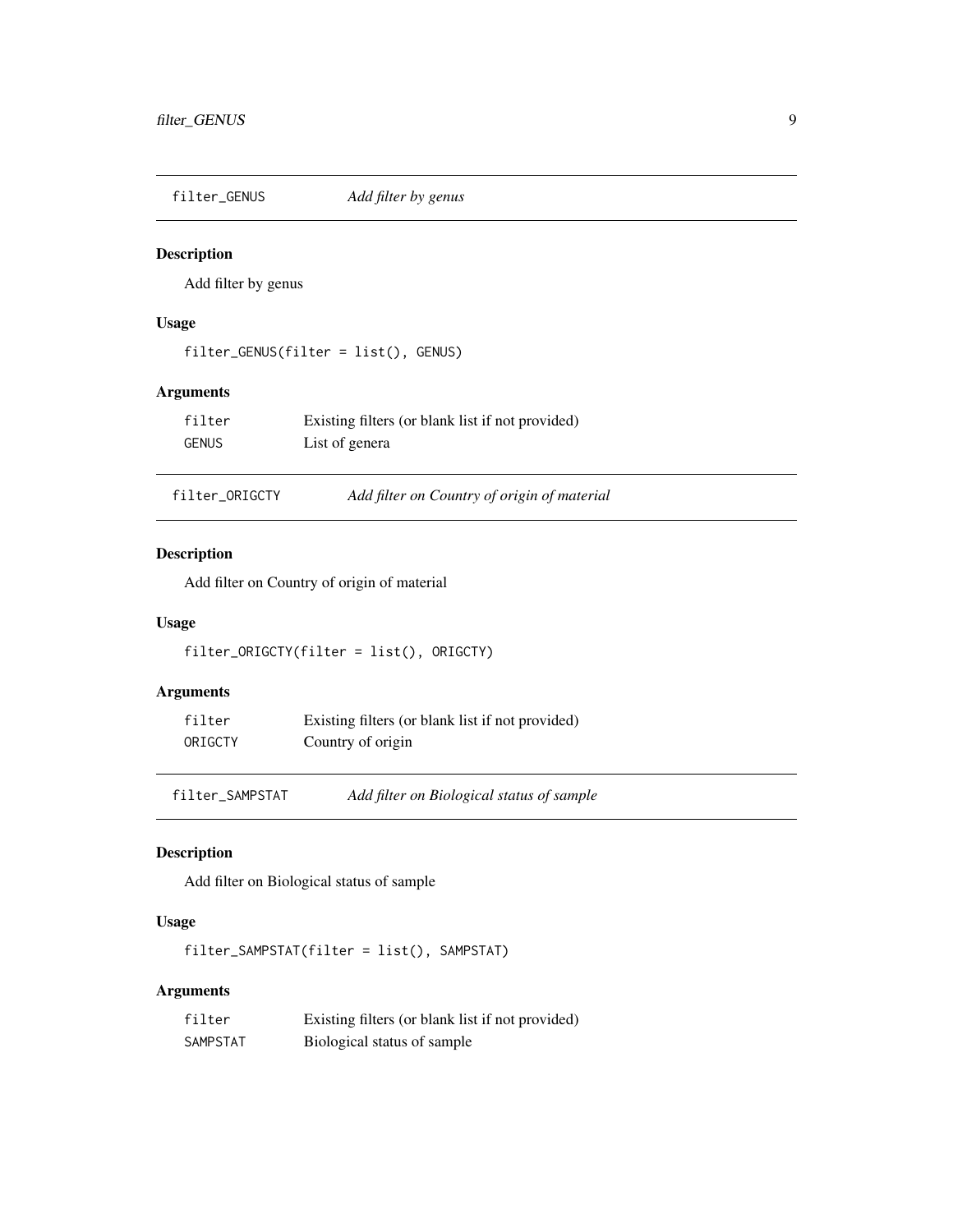<span id="page-9-0"></span>filter\_SPECIES *Add filter on specific epithet*

#### Description

Add filter on specific epithet

#### Usage

```
filter_SPECIES(filter = list(), SPECIES)
```
#### Arguments

| filter         | Existing filters (or blank list if not provided) |
|----------------|--------------------------------------------------|
| <b>SPECIES</b> | List of specific epithets                        |

get\_accessions *Fetch accession passport data*

#### Description

Fetch accession passport data

#### Usage

```
get\_accessions(filters = list(), page = 0, size = 1000,fields = NULL, selector = NULL, at.least = NULL)
```
#### Arguments

| filters  | an R structure with Genesys filters                           |
|----------|---------------------------------------------------------------|
| page     | the page index (0-based)                                      |
| size     | number of records to load per page (page size)                |
| fields   | list of fields to fetch from Genesys                          |
| selector | NULL or a function to "select" variables of interest          |
| at.least | stop fetching when at least records are received from Genesys |

#### Value

Paged data structure

#### See Also

[mcpd\\_filter](#page-10-1)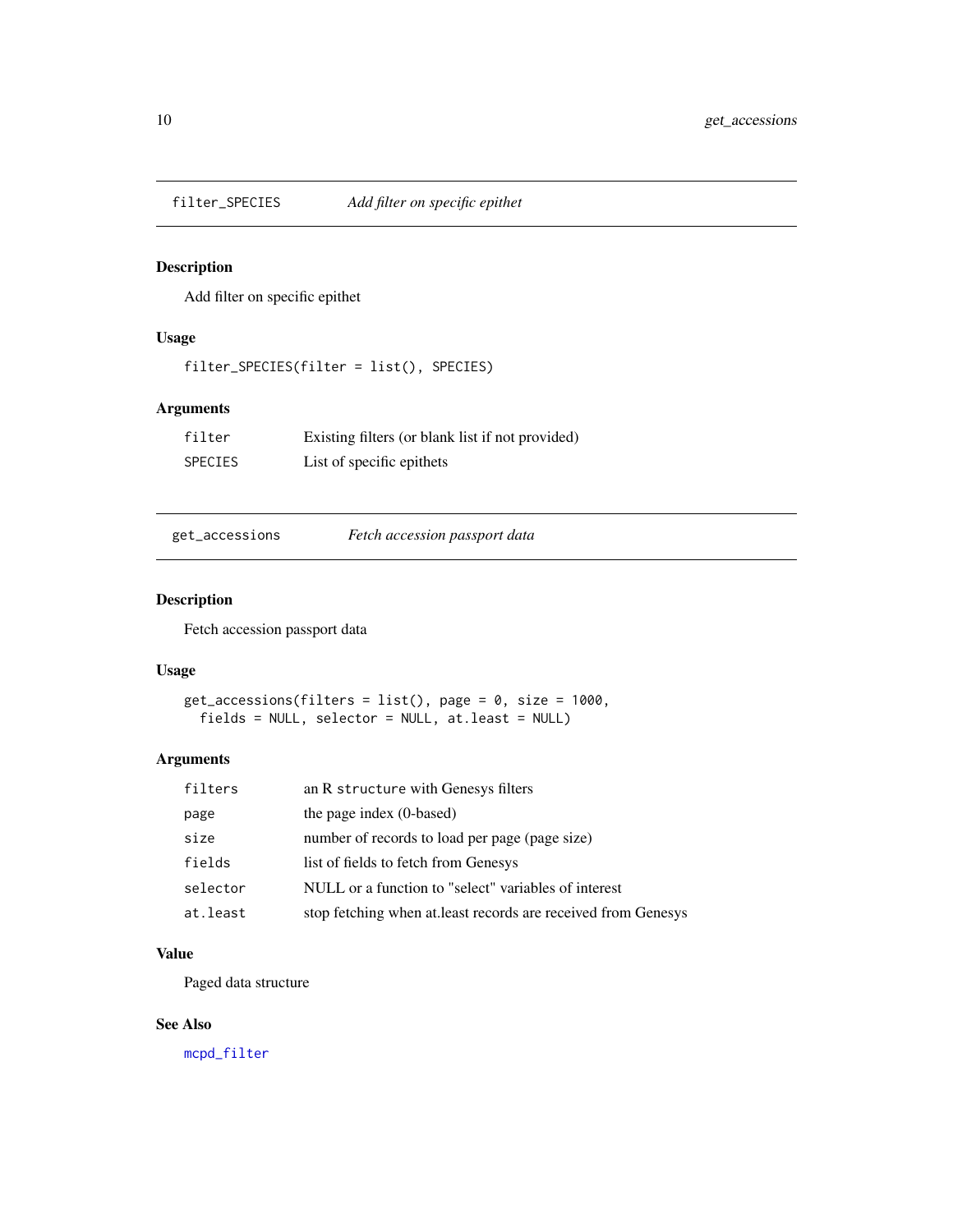#### <span id="page-10-0"></span>mcpd\_filter 11

#### Examples

```
## Not run:
 # Retrieve all accession data by country of origin (Slovenia, Ivory Coast)
 accessions <- genesysr::get_accessions(list(countryOfOrigin = list(code3 = c('SVN', 'CIV'))))
 # Fetch Musa, but only geographic data and accessionNumber
 musa <- genesysr::get_accessions(list(taxonomy = list(genus = c('Musa'))),
   fields = c("accessionNumber", "geo"))
 # Apply selector function
 accessions <- get_accessions(mcpd_filter(ORIGCTY = c('DEU', 'SVN')),
   selector = function(x) {
     list(id = x$id, acceNumb = x$accessionNumber, instCode = x$instituteCode)
   }, at.least = 100)
## End(Not run)
```
<span id="page-10-1"></span>mcpd\_filter *Make or adjust filter using MCPD terminology*

#### Description

See FAO/Bioversity Multi-Crop Passport Descriptors.

#### Usage

```
mcpd_filter(filter = list(), DOI = NULL, ORIGCTY = NULL,
  SAMPSTAT = NULL, GENUS = NULL, SPECIES = NULL)
```
#### Arguments

| filter         | Existing filters (or blank list if not provided)    |
|----------------|-----------------------------------------------------|
| DOI            | Accession DOI                                       |
| ORIGCTY        | Country of origin                                   |
| SAMPSTAT       | Biological status of sample                         |
| <b>GENUS</b>   | List of genera                                      |
| <b>SPECIES</b> | List of specific epithets (within specified genera) |

#### Examples

```
# Filter accessions from Mexico and Slovenia
mcpd_filter(ORIGCTY = c("MEX", "SVN"))
```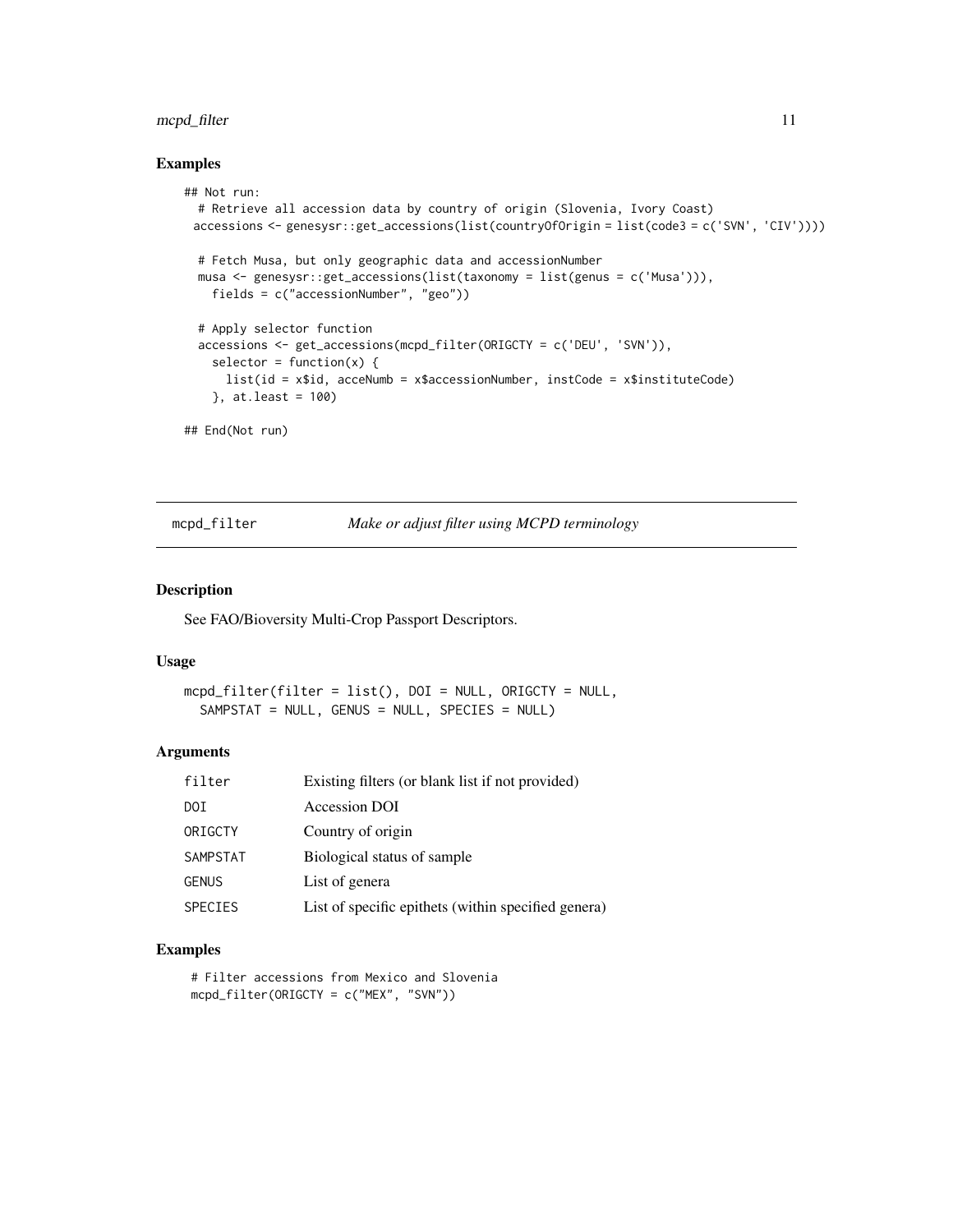<span id="page-11-0"></span>

| me                                 | Who am i?                          |  |
|------------------------------------|------------------------------------|--|
|                                    |                                    |  |
| <b>Description</b>                 |                                    |  |
| Who am i?                          |                                    |  |
| <b>Usage</b>                       |                                    |  |
| me()                               |                                    |  |
|                                    |                                    |  |
| print_setup                        | Print Genesys client configuration |  |
| <b>Description</b>                 |                                    |  |
| Print Genesys client configuration |                                    |  |

#### Usage

print\_setup()

#### <span id="page-11-1"></span>setup *Configure the Genesys environment*

#### Description

Configure the Genesys environment

#### Usage

```
setup(server = NULL, client_id = NULL, client_secret = NULL)
```
#### Arguments

| server    | Server base URL (e.g. "https://api.genesys-pgr.org" or "https://api.sandbox.genesys- |
|-----------|--------------------------------------------------------------------------------------|
|           | pgr.org")                                                                            |
| client id | OAuth client ID                                                                      |
|           | client secret OAuth client secret                                                    |

#### See Also

See utility methods [setup\\_production](#page-12-2), [setup\\_sandbox](#page-12-3)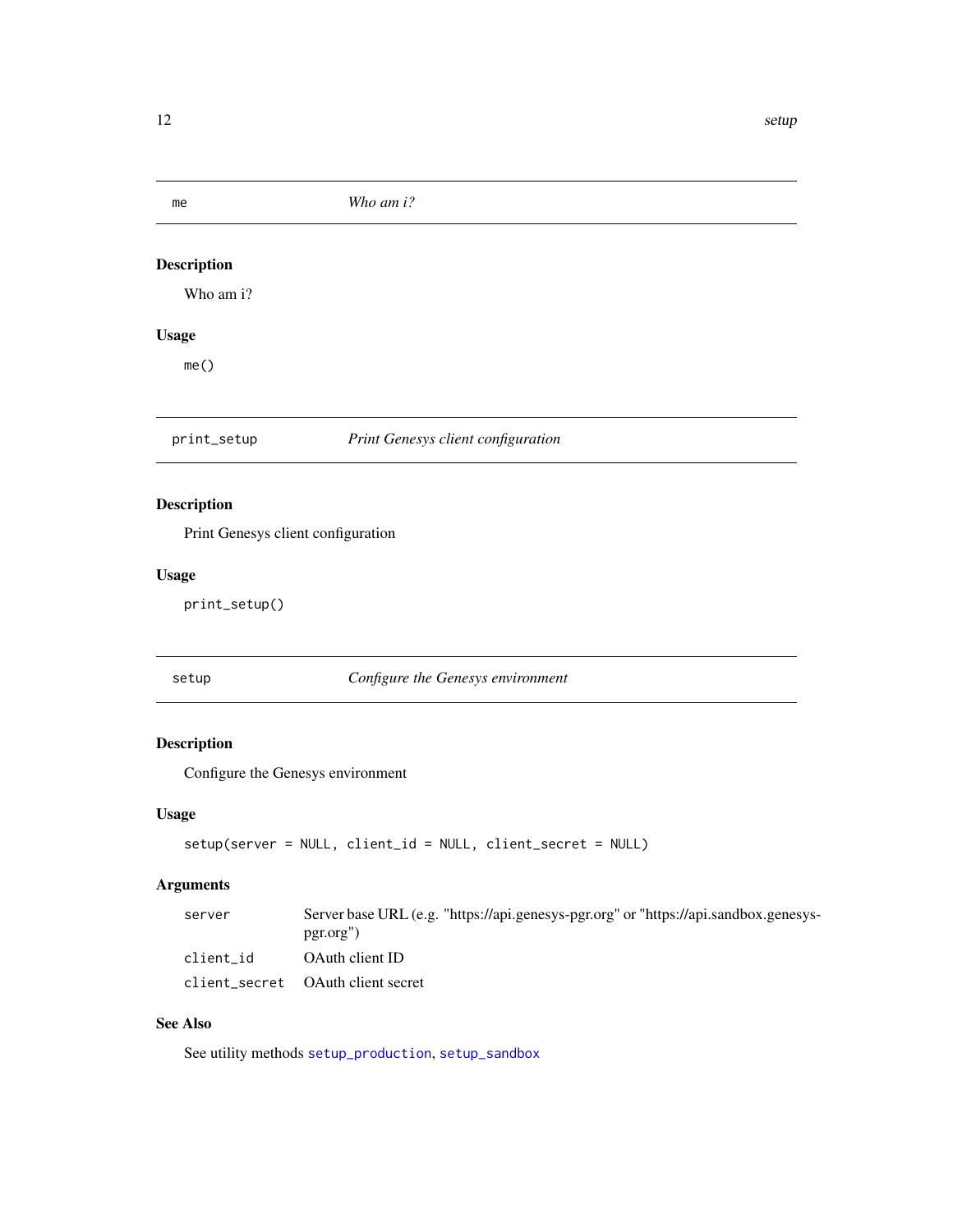#### <span id="page-12-0"></span>setup\_production 13

#### Examples

# Link with sandbox setup\_sandbox()

<span id="page-12-2"></span>setup\_production *Setup for Genesys Production*

#### Description

Use the Genesys R Client with <https://api.genesys-pgr.org> requiring [user\\_login](#page-12-1)

#### Usage

setup\_production()

<span id="page-12-3"></span>setup\_sandbox *Setup for Genesys Sandbox*

#### Description

Use the Genesys R Client with <https://api.sandbox.genesys-pgr.org>requiring [user\\_login](#page-12-1)

#### Usage

setup\_sandbox()

<span id="page-12-1"></span>user\_login *Login to Genesys as a user*

#### Description

The authorization URL will open in a browser, ask the user to grant permissions to R and the verification code must be copy-pasted after you grant access to the client.

#### Usage

```
user_login()
```
#### See Also

[setup](#page-11-1)